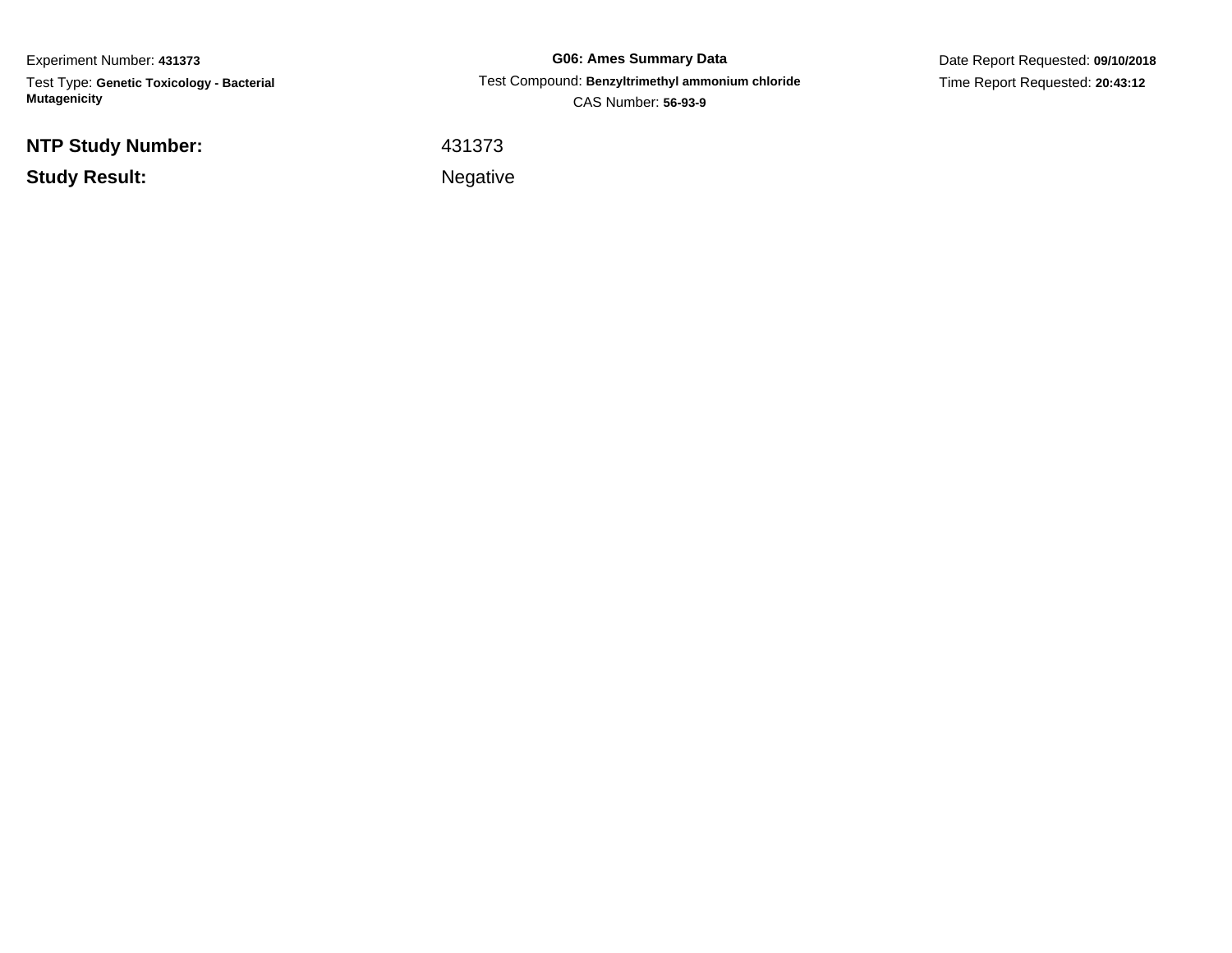Test Type: **Genetic Toxicology - Bacterial Mutagenicity**

# **G06: Ames Summary Data**

### Test Compound: **Benzyltrimethyl ammonium chloride**

Date Report Requested: **09/10/2018**Time Report Requested: **20:43:12**

|                               |                   |                   | Strain: TA100          |                        |                     |
|-------------------------------|-------------------|-------------------|------------------------|------------------------|---------------------|
| Dose (ug/Plate)               | <b>Without S9</b> | <b>Without S9</b> | <b>With 10% Rat S9</b> | <b>With 30% Rat S9</b> | With 10% Hamster S9 |
| Vehicle Control <sup>1</sup>  | $122 \pm 8.2$     | $122 \pm 9.2$     | $84 \pm 6.6$           | $147 \pm 9.6$          | $116 \pm 7.0$       |
| 100.0                         | $119 \pm 12.7$    | $128 \pm 3.7$     | $105 \pm 7.1$          | $128 \pm 7.1$          | $102 \pm 1.2$       |
| 333.0                         | $115 \pm 6.9$     | $118 \pm 14.2$    | $89 \pm 6.9$           | $128 \pm 3.4$          | $110 \pm 3.5$       |
| 1000.0                        | $116 \pm 11.7$    | $116 \pm 8.2$     | $104 \pm 8.7$          | $136 \pm 2.5$          | $107 \pm 8.1$       |
| 3333.0                        | $121 \pm 9.0^s$   | $122 \pm 2.4$     | $102 \pm 8.7$          | $138 \pm 3.8$          | $99 \pm 3.0$        |
| 10000.0                       | $65 \pm 3.7^s$    | $104 \pm 4.4^s$   | $91 \pm 7.8$           | $113 \pm 7.2^s$        | $103 \pm 13.5^s$    |
| <b>Trial Summary</b>          | Negative          | Negative          | Negative               | Negative               | Negative            |
| Positive Control <sup>2</sup> |                   |                   |                        |                        | $1125 \pm 21.5$     |
| Positive Control <sup>3</sup> |                   |                   | $1883 \pm 33.0$        |                        |                     |
| Positive Control <sup>4</sup> |                   |                   |                        | $702 \pm 16.7$         |                     |
| Positive Control <sup>5</sup> | $1389 \pm 22.6$   | $1485 \pm 4.8$    |                        |                        |                     |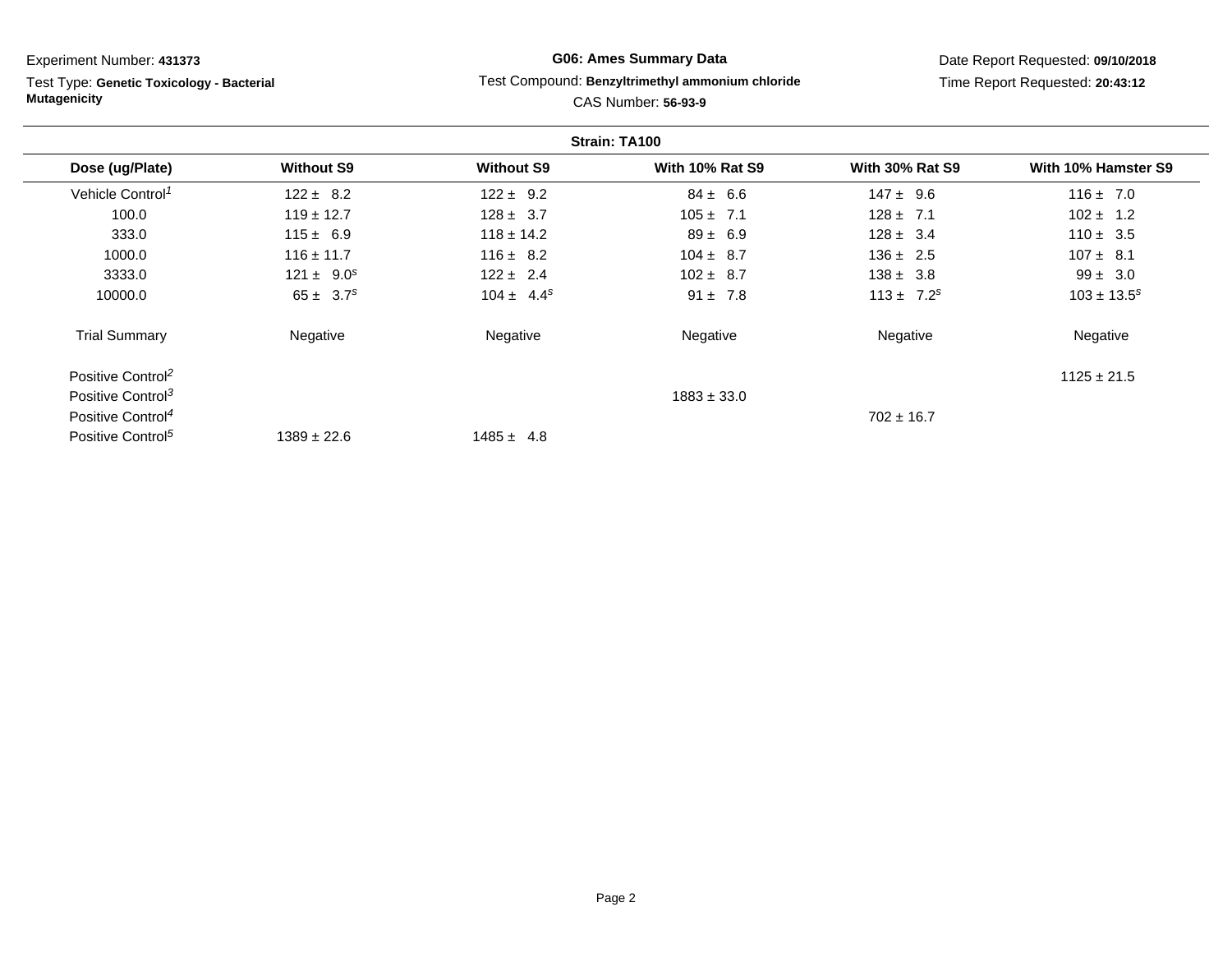Test Type: **Genetic Toxicology - Bacterial Mutagenicity**

## **G06: Ames Summary Data** Test Compound: **Benzyltrimethyl ammonium chloride**CAS Number: **56-93-9**

Date Report Requested: **09/10/2018**Time Report Requested: **20:43:12**

| Dose (ug/Plate)               | With 30% Hamster S9 |
|-------------------------------|---------------------|
| Vehicle Control <sup>1</sup>  | $119 \pm 11.0$      |
| 100.0                         | $130 \pm 4.9$       |
| 333.0                         | $115 \pm 9.0$       |
| 1000.0                        | $113 \pm 5.7$       |
| 3333.0                        | $135 \pm 2.9^s$     |
| 10000.0                       | $109 \pm 6.4^s$     |
| <b>Trial Summary</b>          | Negative            |
| Positive Control <sup>2</sup> |                     |
| Positive Control <sup>3</sup> |                     |
| Positive Control <sup>4</sup> | $2231 \pm 35.7$     |
| Positive Control <sup>5</sup> |                     |
|                               |                     |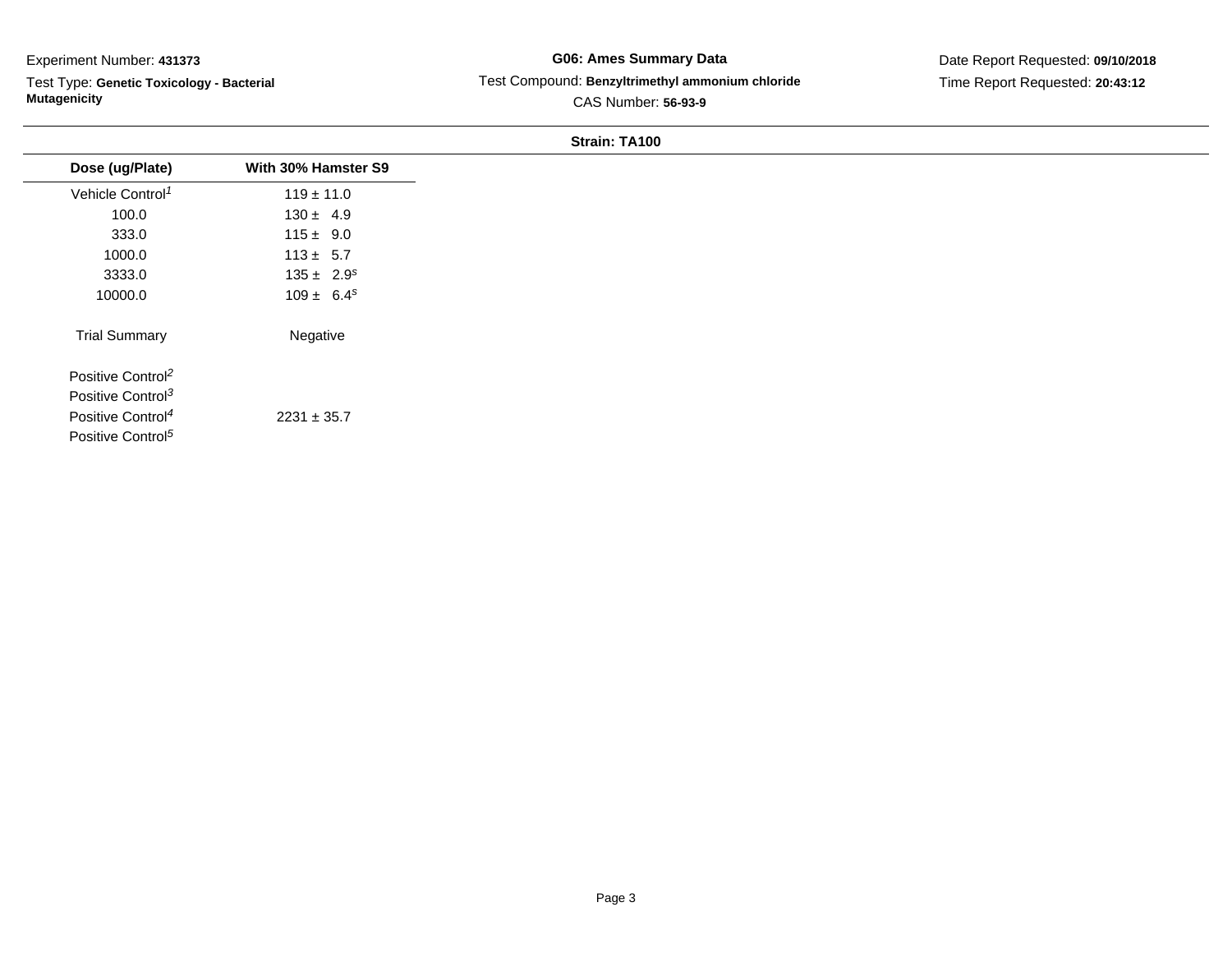Test Type: **Genetic Toxicology - Bacterial Mutagenicity**

# **G06: Ames Summary Data**

### Test Compound: **Benzyltrimethyl ammonium chloride**

Date Report Requested: **09/10/2018**Time Report Requested: **20:43:12**

|                               |                   |                   | Strain: TA1535         |                        |                     |
|-------------------------------|-------------------|-------------------|------------------------|------------------------|---------------------|
| Dose (ug/Plate)               | <b>Without S9</b> | <b>Without S9</b> | <b>With 10% Rat S9</b> | <b>With 30% Rat S9</b> | With 10% Hamster S9 |
| Vehicle Control <sup>1</sup>  | $31 \pm 3.0$      | $29 \pm 0.9$      | $9 \pm 1.7$            | $12 \pm 2.3$           | $9 \pm 0.9$         |
| 100.0                         | $29 \pm 0.7$      | $30 \pm 1.0$      | $10 \pm 1.9$           | $13 \pm 0.0$           | $11 \pm 3.8$        |
| 333.0                         | $25 \pm 0.9$      | $26 \pm 4.4$      | $10 \pm 1.5$           | $15 \pm 2.0$           | $13 \pm 2.3$        |
| 1000.0                        | $28 \pm 1.5$      | $37 \pm 2.2$      | $11 \pm 0.7$           | $11 \pm 0.7$           | $9 \pm 1.2$         |
| 3333.0                        | $28 \pm 3.0^s$    | $27 \pm 2.7$      | $9 \pm 3.8$            | $13 \pm 1.2$           | $9 \pm 0.9$         |
| 10000.0                       | $22 \pm 4.8^s$    | $21 \pm 1.5^s$    | $11 \pm 1.5^s$         | $11 \pm 2.3$           | $9 \pm 1.5^s$       |
| <b>Trial Summary</b>          | Negative          | Negative          | Negative               | Negative               | Negative            |
| Positive Control <sup>2</sup> |                   |                   |                        |                        | $127 \pm 9.0$       |
| Positive Control <sup>3</sup> |                   |                   | $117 \pm 5.0$          |                        |                     |
| Positive Control <sup>4</sup> |                   |                   |                        | $130 \pm 13.9$         |                     |
| Positive Control <sup>5</sup> | $1051 \pm 8.7$    | $1095 \pm 18.9$   |                        |                        |                     |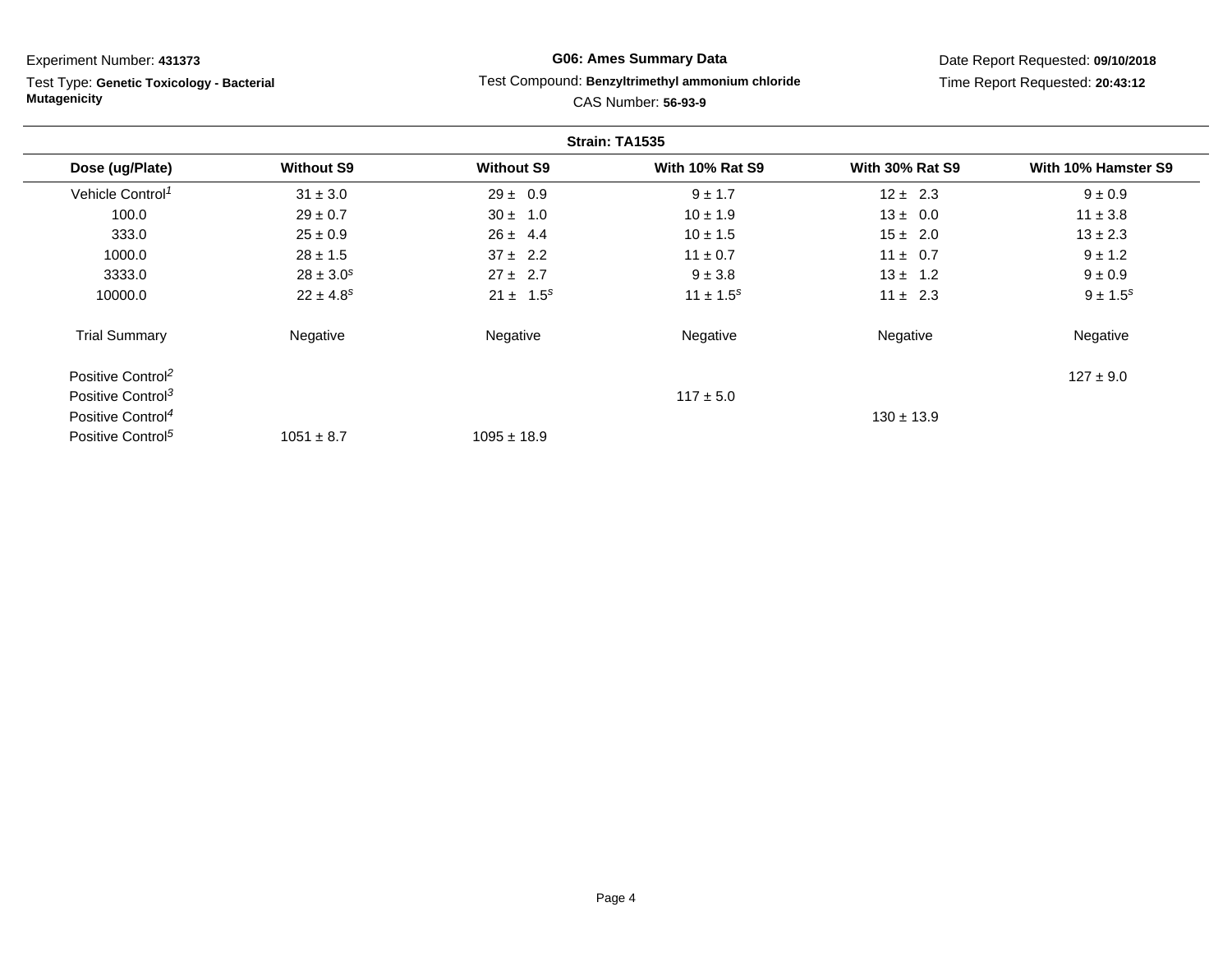Test Type: **Genetic Toxicology - Bacterial Mutagenicity**

## **G06: Ames Summary Data** Test Compound: **Benzyltrimethyl ammonium chloride**CAS Number: **56-93-9**

Date Report Requested: **09/10/2018**Time Report Requested: **20:43:12**

|                               |                     | Strain: TA1535 |
|-------------------------------|---------------------|----------------|
| Dose (ug/Plate)               | With 30% Hamster S9 |                |
| Vehicle Control <sup>1</sup>  | $14 \pm 0.9$        |                |
| 100.0                         | $8 \pm 1.0$         |                |
| 333.0                         | $12 \pm 1.5$        |                |
| 1000.0                        | $10 \pm 1.7$        |                |
| 3333.0                        | $12 \pm 3.5$        |                |
| 10000.0                       | $12 \pm 0.6$        |                |
| <b>Trial Summary</b>          | Negative            |                |
| Positive Control <sup>2</sup> |                     |                |
| Positive Control <sup>3</sup> |                     |                |
| Positive Control <sup>4</sup> | $323 \pm 17.8$      |                |
| Positive Control <sup>5</sup> |                     |                |
|                               |                     |                |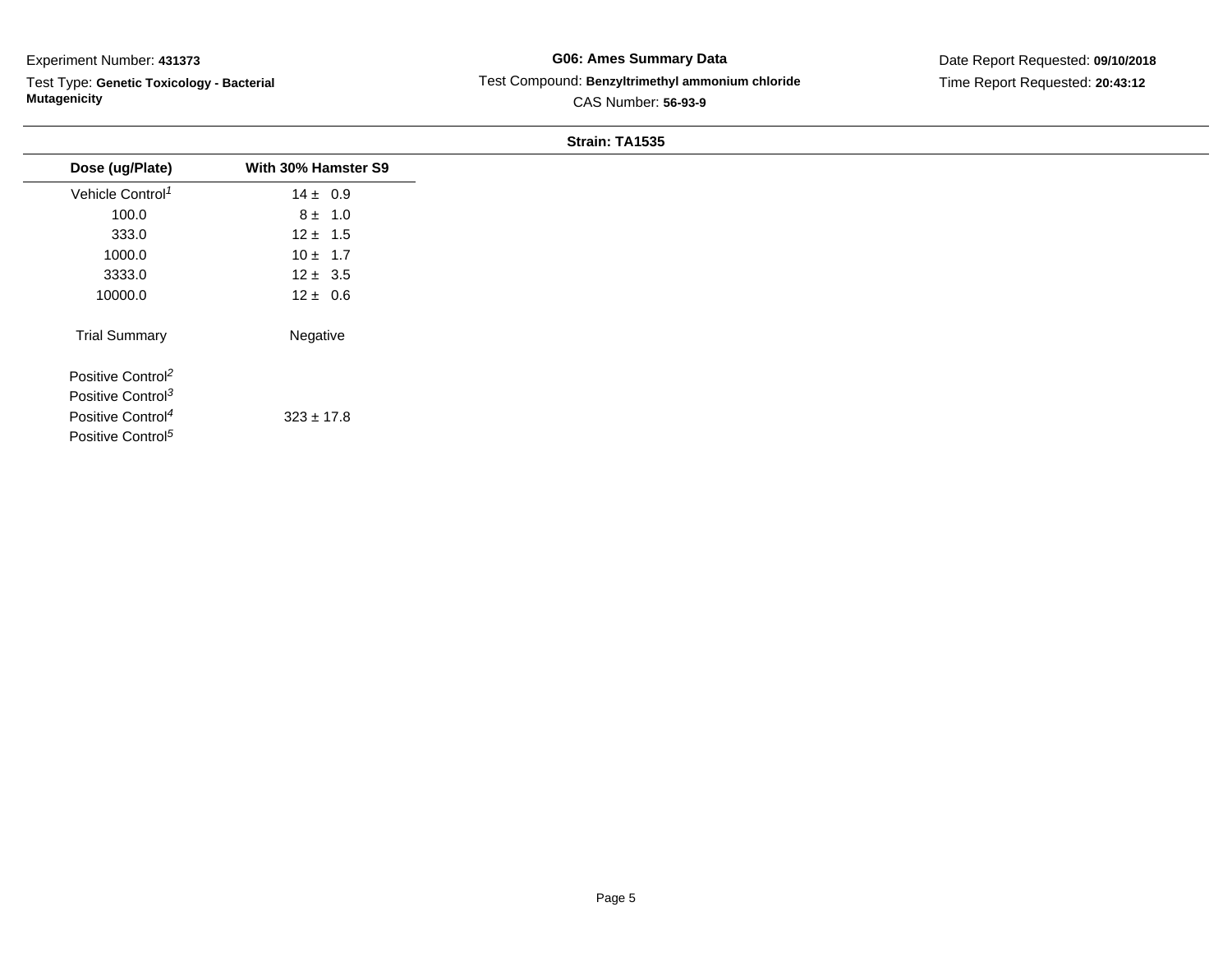Test Type: **Genetic Toxicology - Bacterial Mutagenicity**

# **G06: Ames Summary Data**

### Test Compound: **Benzyltrimethyl ammonium chloride**

Date Report Requested: **09/10/2018**Time Report Requested: **20:43:12**

| <b>Strain: TA97</b>           |                              |                   |                        |                        |                     |  |
|-------------------------------|------------------------------|-------------------|------------------------|------------------------|---------------------|--|
| Dose (ug/Plate)               | <b>Without S9</b>            | <b>Without S9</b> | <b>With 10% Rat S9</b> | <b>With 30% Rat S9</b> | With 10% Hamster S9 |  |
| Vehicle Control <sup>1</sup>  | $104 \pm 8.4$                | $121 \pm 3.5$     | $113 \pm 9.7$          | $181 \pm 5.5$          | $140 \pm 4.1$       |  |
| 100.0                         | $113 \pm 7.0$                | $110 \pm 7.4$     | $126 \pm 12.1$         | $181 \pm 4.2$          | $143 \pm 0.3$       |  |
| 333.0                         | 0.9<br>$99 \pm$              | $114 \pm 3.6$     | $124 \pm 3.5$          | $155 \pm 9.2$          | $144 \pm 8.0$       |  |
| 1000.0                        | $112 \pm 8.3$                | $128 \pm 5.5$     | $133 \pm 5.3$          | $168 \pm 11.1$         | $139 \pm 6.9$       |  |
| 3333.0                        | $95 \pm 2.1^s$               | $128 \pm 2.9$     | $129 \pm 2.2$          | $167 \pm 6.4$          | $130 \pm 7.1$       |  |
| 10000.0                       | 5.2 <sup>s</sup><br>$92 \pm$ | $100 \pm 5.6^s$   | $110 \pm 4.6^s$        | $174 \pm 12.8$         | $131 \pm 2.2^s$     |  |
| <b>Trial Summary</b>          | Negative                     | Negative          | Negative               | Negative               | Negative            |  |
| Positive Control <sup>2</sup> |                              |                   |                        |                        | $511 \pm 17.2$      |  |
| Positive Control <sup>3</sup> |                              |                   | $763 \pm 36.3$         |                        |                     |  |
| Positive Control <sup>4</sup> |                              |                   |                        | $691 \pm 13.3$         |                     |  |
| Positive Control <sup>6</sup> | $1626 \pm 161.0$             | $722 \pm 9.3$     |                        |                        |                     |  |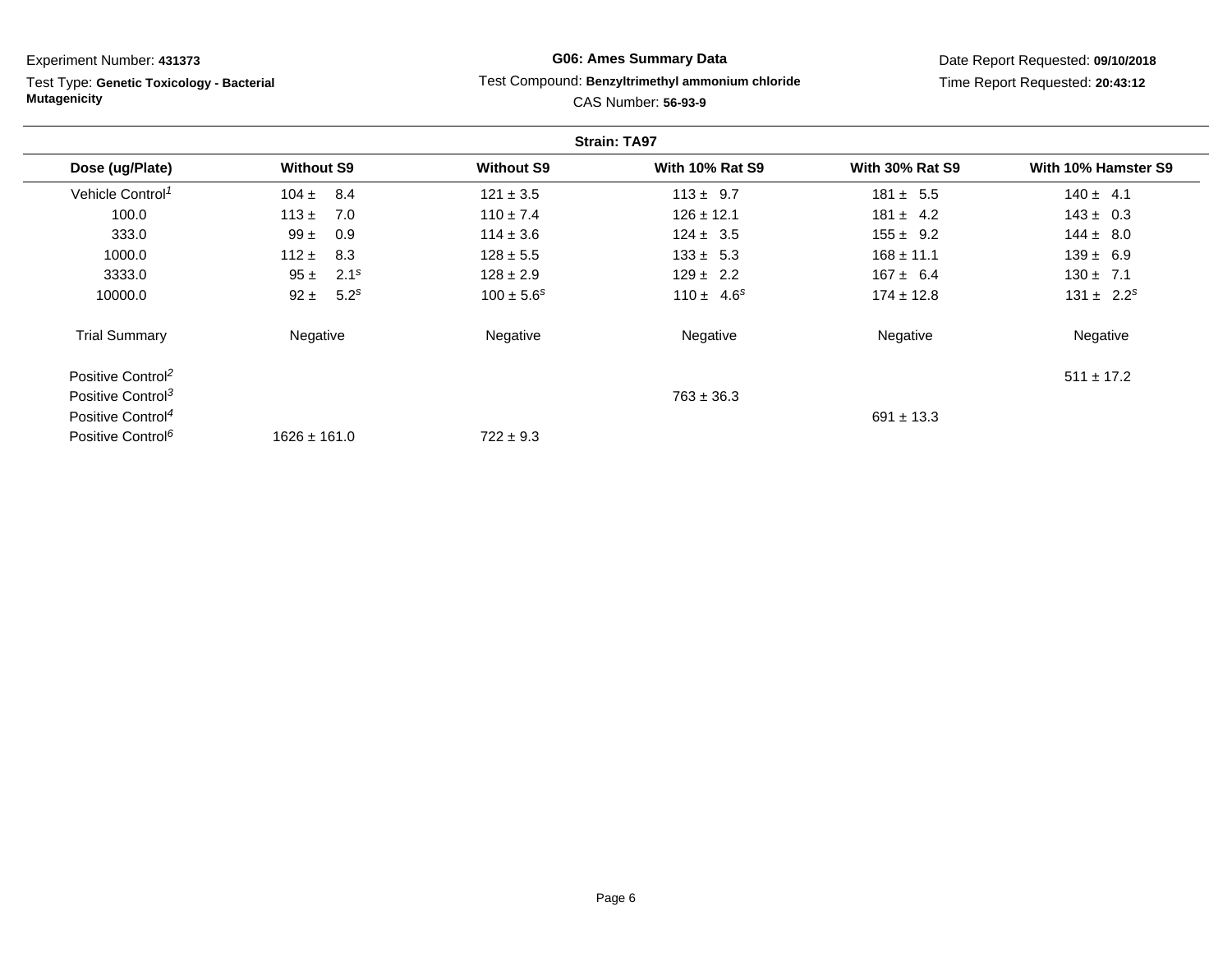Test Type: **Genetic Toxicology - Bacterial Mutagenicity**

## **G06: Ames Summary Data** Test Compound: **Benzyltrimethyl ammonium chloride**CAS Number: **56-93-9**

Date Report Requested: **09/10/2018**Time Report Requested: **20:43:12**

|                               |                     | <b>Strain: TA97</b> |  |
|-------------------------------|---------------------|---------------------|--|
| Dose (ug/Plate)               | With 30% Hamster S9 |                     |  |
| Vehicle Control <sup>1</sup>  | $170 \pm 8.8$       |                     |  |
| 100.0                         | $158 \pm 8.8$       |                     |  |
| 333.0                         | $156 \pm 1.9$       |                     |  |
| 1000.0                        | $165 \pm 6.1$       |                     |  |
| 3333.0                        | $152 \pm 6.0^s$     |                     |  |
| 10000.0                       | $172 \pm 7.8^s$     |                     |  |
| <b>Trial Summary</b>          | Negative            |                     |  |
| Positive Control <sup>2</sup> |                     |                     |  |
| Positive Control <sup>3</sup> |                     |                     |  |
| Positive Control <sup>4</sup> | $1452 \pm 23.1$     |                     |  |
| Positive Control <sup>6</sup> |                     |                     |  |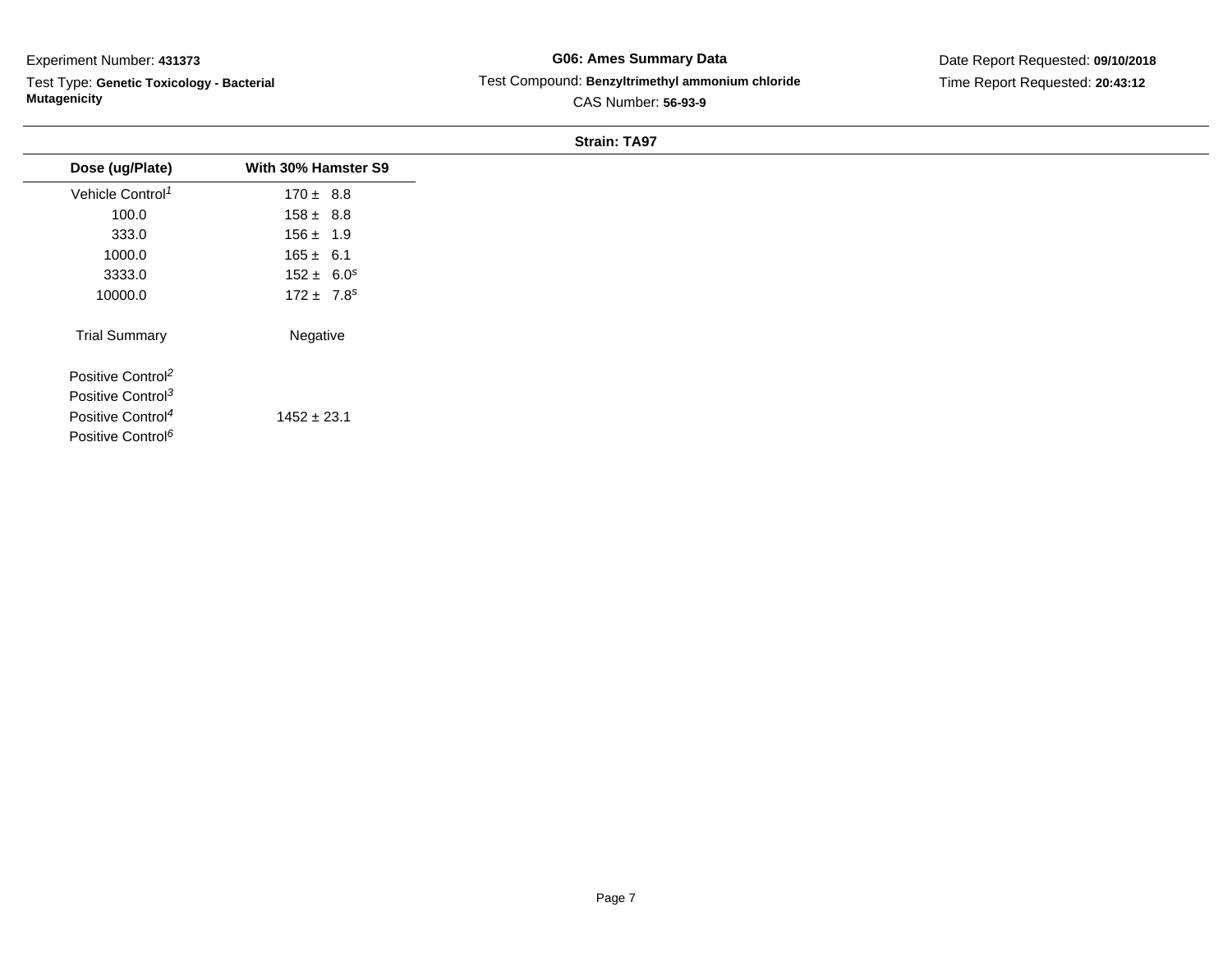Test Type: **Genetic Toxicology - Bacterial Mutagenicity**

## **G06: Ames Summary Data**Test Compound: **Benzyltrimethyl ammonium chloride**

## Date Report Requested: **09/10/2018**Time Report Requested: **20:43:12**

|                               |                   |                   | <b>Strain: TA98</b>    |                           |                     |
|-------------------------------|-------------------|-------------------|------------------------|---------------------------|---------------------|
| Dose (ug/Plate)               | <b>Without S9</b> | <b>Without S9</b> | <b>With 10% Rat S9</b> | <b>With 30% Rat S9</b>    | With 10% Hamster S9 |
| Vehicle Control <sup>1</sup>  | $19 \pm 4.1$      | $16 \pm 0.6$      | $32 \pm 5.5$           | $31 \pm 5.8$              | $39 \pm 2.6$        |
| 100.0                         | $14 \pm 1.5$      | $14 \pm 1.7$      | $31 \pm 1.2$           | $29 \pm 0.9$              | $37 \pm 3.4$        |
| 333.0                         | $16 \pm 2.1$      | $19 \pm 4.1$      | $30 \pm 4.3$           | $34 \pm 2.6$              | $32 \pm 3.2$        |
| 1000.0                        | $17 \pm 2.0$      | $17 \pm 2.4$      | $35 \pm 1.7$           | $30 \pm 5.8$              | $36 \pm 2.1$        |
| 3333.0                        | $19 \pm 1.2^s$    | $16 \pm 1.5$      | $38 \pm 2.2$           | $35 \pm 2.2$              | $33 \pm 5.5$        |
| 10000.0                       | $14 \pm 1.0^s$    | $19 \pm 3.5^s$    | $31 \pm 3.8$           | $36 \pm 1.7$ <sup>s</sup> | $34 \pm 1.2$        |
| <b>Trial Summary</b>          | Negative          | Negative          | Negative               | Negative                  | Negative            |
| Positive Control <sup>2</sup> |                   |                   |                        |                           | $1205 \pm 26.9$     |
| Positive Control <sup>3</sup> |                   |                   | $1401 \pm 30.6$        |                           |                     |
| Positive Control <sup>4</sup> |                   |                   |                        | $659 \pm 32.9$            |                     |
| Positive Control <sup>7</sup> | $1246 \pm 69.5$   | $1848 \pm 57.8$   |                        |                           |                     |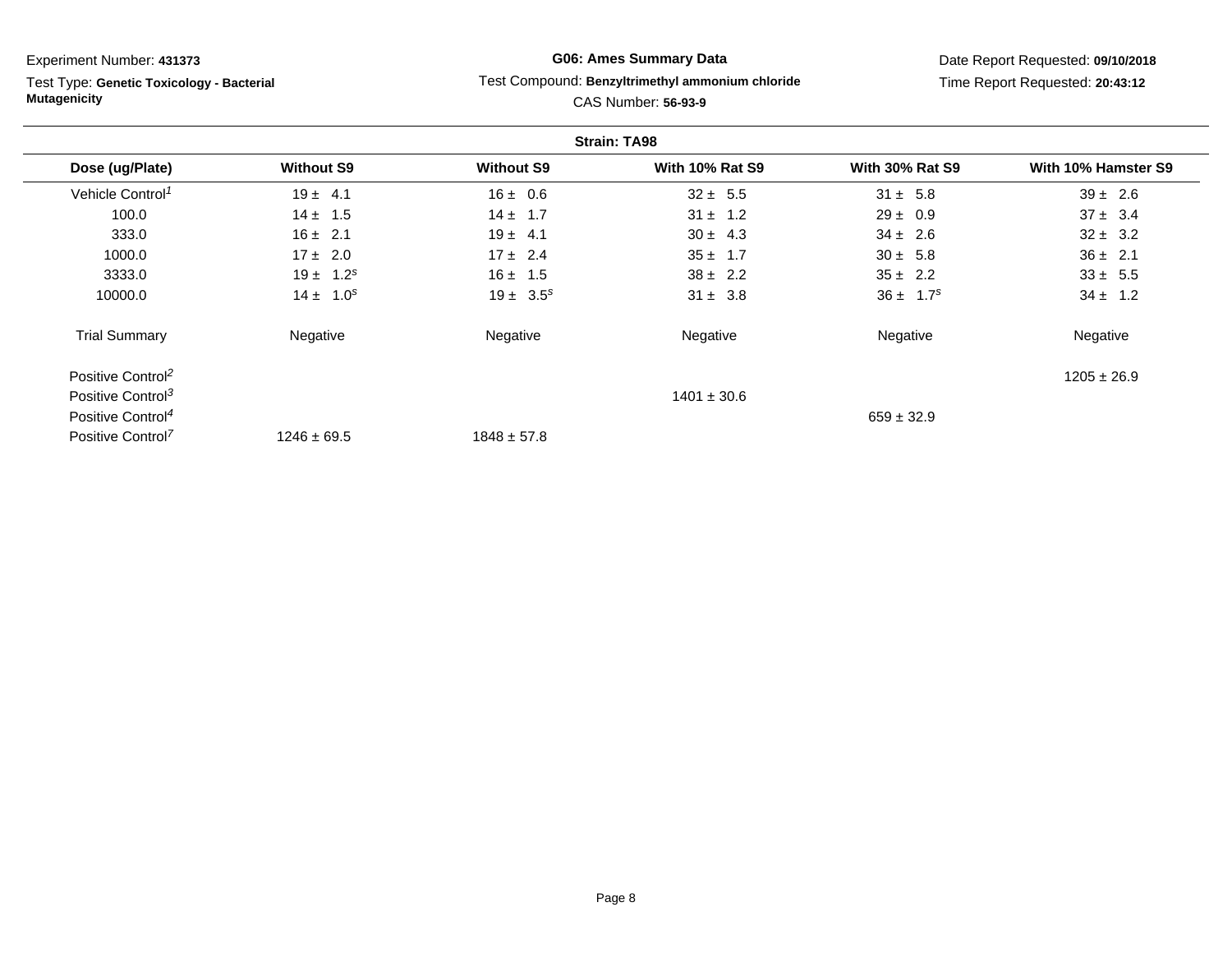Test Type: **Genetic Toxicology - Bacterial Mutagenicity**

## **G06: Ames Summary Data** Test Compound: **Benzyltrimethyl ammonium chloride**CAS Number: **56-93-9**

Date Report Requested: **09/10/2018**Time Report Requested: **20:43:12**

| Strain: 1A98                  |                     |  |  |
|-------------------------------|---------------------|--|--|
| Dose (ug/Plate)               | With 30% Hamster S9 |  |  |
| Vehicle Control <sup>1</sup>  | $35 \pm 2.7$        |  |  |
| 100.0                         | $27 \pm 4.4$        |  |  |
| 333.0                         | $31 \pm 2.8$        |  |  |
| 1000.0                        | $34 \pm 1.2$        |  |  |
| 3333.0                        | $30 \pm 3.5$        |  |  |
| 10000.0                       | $28 \pm 1.8$        |  |  |
| <b>Trial Summary</b>          | Negative            |  |  |
| Positive Control <sup>2</sup> |                     |  |  |
| Positive Control <sup>3</sup> |                     |  |  |
| Positive Control <sup>4</sup> | $2210 \pm 28.6$     |  |  |
| Positive Control <sup>7</sup> |                     |  |  |